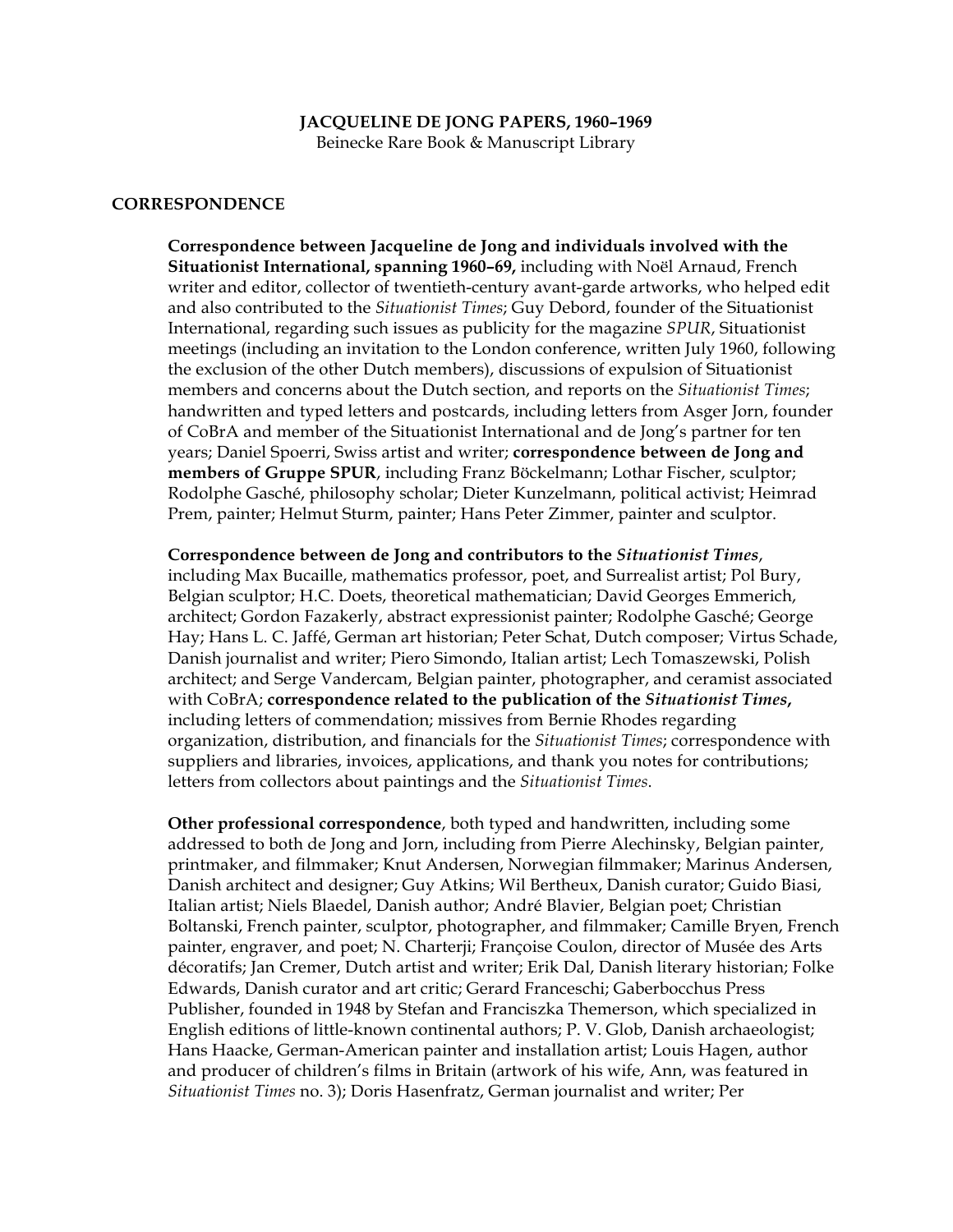Houdenakk, Norwegian art historian; Hans L.C. Jaffé, German art historian; Paolo Marinotti*,* director of the International Center for Arts and Customs in Venice; Roberto Matta, Chilean painter; Peter Mayer, American painter; Isamu Noguchi, Japanese-American artist and landscape architect; Richard Nonas, American sculptor; Marc Pessin, French editor; Carlos Saura, Spanish photographer and filmmaker; Pierre Soulages, French painter, sculptor, and engraver; Otto van de Loo, German gallerist; Eduard van der Elsken, Dutch photographer and filmmaker; Jan Voss, German painter; Jan Vrijman, Dutch journalist and filmmaker; Jaap Wagemaker, Dutch painter; Marion Watson; Dolf Welling, Dutch art historian; and Richard Wilcocks, British artist, among others; **correspondence with museums and galleries,** such as invitations, contracts, estimates, clippings, and letters, spanning 1962–74, including: Annely Juda Fine Art, London; Association Artistic Ascona, Switzerland; Bergens Kunstforening, Norway; Gallery Birch, Copenhagen; Daily-Bul, La Louvière; Galerie Delta, Rotterdam*;* Institut Néerlandais*,* Paris; Gammel Strand Gallery, Copenhagen; Robert Kennedy of Victoria & Albert Museum; J .J. Aberbach Gallery; Lefevre Gallery, London; Galerie Moderne, Silkeborg; National Gallery of Iceland, Reykjavik; Oslo Kunstforening; Stedelijk Museum, Amsterdam; Galerie Van de Loo, Münich; Jasia Reichardt of Institute of Contemporary Arts, London; Westing Gallery, Odense; Galerie Zunini, Paris; **personal correspondence of Jacqueline de Jong,** 1957–71.

#### **WRITINGS**

**Texts related to the Situationist International (1960–62)**, including the following undated manuscripts: "Procession," text by Asger Jorn dictated to de Jong; "To the martyrs of the fractionists"; "Il est trop tard pour l'utopie...," with handwritten corrections; "The Struggle for the Control of the New Technique of Conditions"; "Intervention von Wolman,deligierte der internationalen lettristen am kongres in Alba, September 1956," German translation by de Jong; "Lodgieters en ambivalentie," with handwritten correction; "Americans insult Europeans....," with handwritten corrections; as well as English translation by de Jong of Guy Debord, "L'Absence and et ses habilleurs" (1958); draft of Maurice Wyckaert, "Déclaration faite au nom de la 4 ème conférence de l'Internationale Situationniste," and as published in Institute of Contemporary Art (ICA) bulletin, no. 107 (Sept./Oct. 1960); signed texts by Asger Jorn and Guy Debord; collage of printed text, an unsigned "Manifeste," published by the Situationist International; manuscripts by Guy Debord; texts about the magazine *Ludus* by Uwe Lausen (1962); Guy Debord, "Considérations généales pour la revue MUTANT," in multiple drafts, and a handwritten English translation of the text by de Jong (1962); "Résolution adoptée pour la 4 ème session du Comité Central de l'Internationale Situationiste," signed by Vaneigem Kotanyi (Feb. 1962); **related to the Second Situationist International (Drakabygget, 1962),** including "Co-ritus Manifesto," by Jens Jørgen Thorsen, Jørgen Nash, and Hardy Strid.

**Other texts by de Jong,** including "Bolus eventualis," with handwritten corrections, probably written for Situationist International journal (Jan. 1961); "Slechtes Gewissen," I nGerman, about Susanne Carwin, member of SPUR/Radama group. **Other writings,**  including manuscript of Guy Atkins, "New York Diary," accompanied by handwritten letter addressed to Asger Jorn (1962); "Positief + negatief," no date); "Development of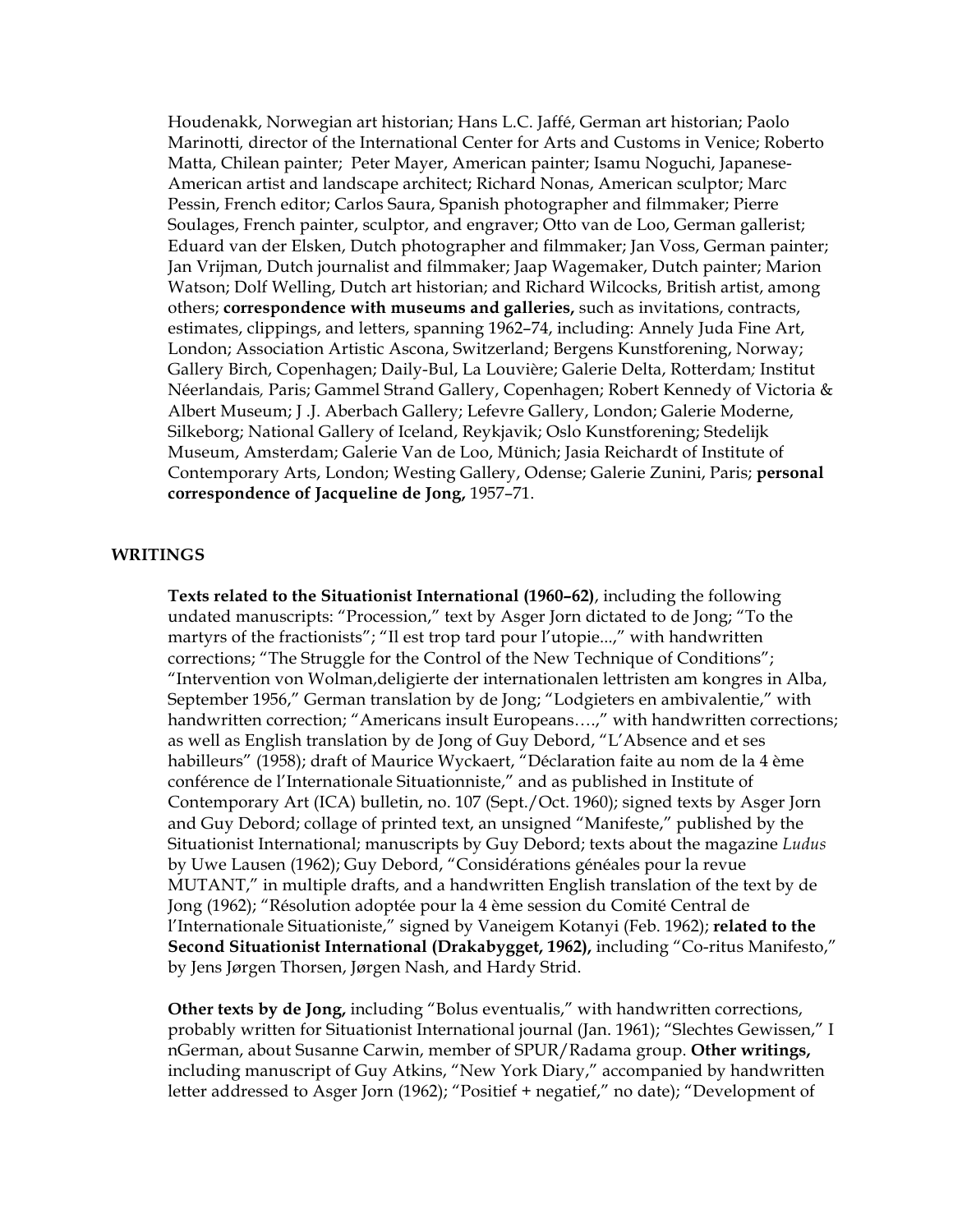the Situation of the *Situationist Times* from 1962 until Today" (2 pp., typed); "Ma ikke trykkes!" (typed, no date); "A Further Direction than This" (2 pp., typed, no date); "The Vicious Circle or the Trialectical Development in European Art" (two versions, 7 pp. and 8 pp., typed, handwritten corrections, no date); "Ladies and Gentlemen, we are happy to present you the 5th number of the *Situationist Times*" (3 pp, typed, with corrections, signed and dated 1964); "Wahlkonig of prise de position" (1 p., typed, signed, and dated 1965); "Declaration of Creative War" (2 pp., typed, with corrections, dated 1965); "Where the Activities of Jørgen Nash and Jens Jørgen Thorsen" (1 p., typed, no date); "Asger Jorn 1914–1973," text for an exhibition at the Barbican (11 pp., typed, with corrections, 1983); file with Guy Debord's handwriting labeled "For a JOURNAL in HOLLAND/SITUATIONIST TIMES".

# **THE SITUATIONIST TIMES: WRITINGS/DOCUMENTS**

**General drafts of manuscripts related to** *Situationist Times,* including Dr. Werner Haftmann, "Gutachtliche Ausserung über das Heft 6 der Gruppe SPUR"; Gruppe SPUR, "Sachverhalt"; tract by Freddy de Vree, Antwerp, 1962; **Issue 1** (1962): copy of issue 1; sample title page; original copies of the contributions by Gruppe SPUR, including two pages of black ink collage; J. V. Martin, typed text with original collage; typewritten letter on letterhead of the Collège de Pataphysique from Noël Arnaud regarding his article on the trial of Gruppe SPUR; original manuscript of de Jong, "Critique on the Political Praxis of *Detournement*," with nine pages of black and red ink and collage; texts related to Gruppe SPUR; poem by Rodolpe Gasché, illustrated with an original ink drawing and red pencil; article by Noël Arnaud; **Issue 2** (1962): Boris Vian, "Le prisonnier," one sheet of musical score, one page of lyrics); Rodolphe Gasché, "Zum Spurprozess"; original ink drawings by Theo Wolvecamp, Jacqueline de Jong, Serge Vandercam; to-do list in advance of the publication; **Issue 3** (the British Edition, dedicated to the "Typology of Knots," 1963): maquette; logistical documents and original models of most pages of the journal, original drawings, cut photo proof sheet; original ink drawing board for "Artistic Rearmament Against Moral Rearmament, the Knot," notes on Ann Hagan and Kurt Lewin; typed bibliography with handwritten notes; corrected typescript of Anton Ehrenzwig, "Meditation on the Future of Art"; original manuscript and collage by Max Bucaille, "The Dog Curve, *la courbe du chien*" and two versions of his "Typological Study"; George Hay, "A Short Trip to Chaos"; De Jong, "Luxury or Martyrdom" (4 pp., typed); as well as several unattributed typewritten texts; **Issue 4** (Labyrinths, 1963): typed manuscript with handwritten corrections on the Labyrinth project by Gordon Fazakerley; Edward Mazman, "A Seeker of Labyrinth," with handwritten corrections; Edward Mazman, "No Happy Return for Me"; original manuscript of Aldo van Eyck, "Beyond Visibility," accompanied by a letter explaining his typographical choices for a system of colors, and multiple drafts, including proofs, with handwritten notations by the author; Hans L.C. Jaffé, "Mazes"; Peter Schat, "Labyrint—een soort van opera," with handwritten correction, and correspondence, drawings, and documents related to Schat's p[era, as well as a selection of relevant articles on opera; H. C. Doets, "Very Small Contribution to an Interpretation of Tarot," as well as excerpts of other texts on the subject of Egyptian tarot; Lech Tomaszewski, "Nonorientable surfaces," with handwritten corrections; original photographs printed in the issue; printer's proofs; newspaper clippings; **Issue 5** (Rings and Chains, 1964): Asger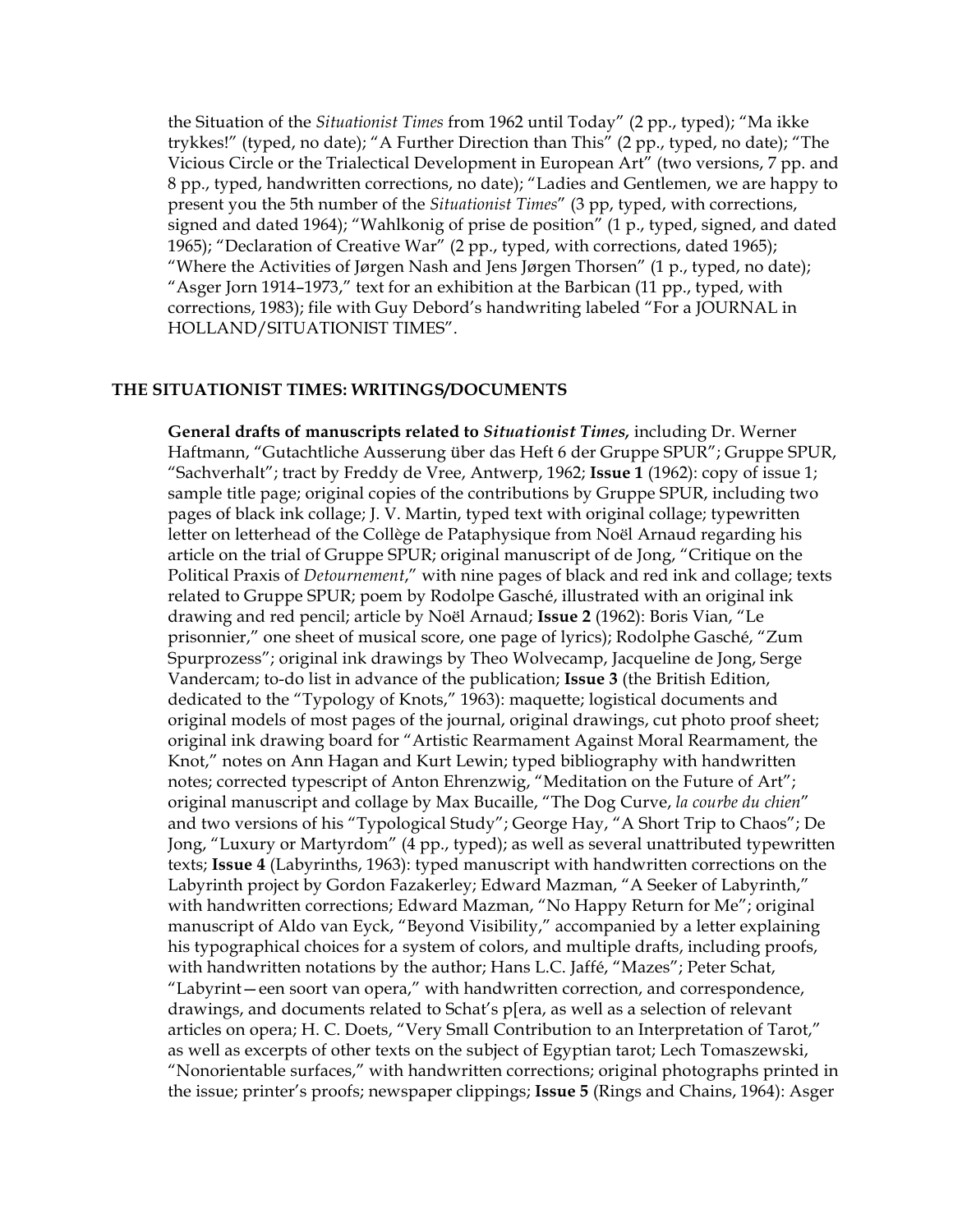Jorn, "Arts and Orders. Mind and *sens*," with handwritten notations; Max Bucaille, "Annular cosmogonies," "Structures d'anneaux," "L'anneau retrouvé," and "Cercles mystérieux; David Georges Emmerich, "Tournure," with handwritten corrections and ten accompanying images, as well as "Constructions auto tendantes," extracts from the journal L'Architecture d'Aujourd'hui; H. C. Doets, "Some Mathematical Aspects," including incomplete versions; multiple drafts of the blurb by de Jong introducing the issue; censored paragraphs from "Kreise und Kreissgement Wellenlinien"; original photographs printed in the issue; original maquettes of most of the spreads; typed table of contents, bibliography, and credits; ten photographic negatives; newspaper clippings, including ICA Bulletin 144; mailing list; promotional prints by Rhodos; **Issue 6**: handwritten list of contributors; table for organizing the printed layout; nine original lithographs; list of press coverage; typed distribution list; invoices; **Issue 7** (Wheels, unpublished): photographs and documents related to the topic of this issue.

# **DOCUMENTS/EPHEMERA**

**Documents related to the Situationist International**, including the "trial" of Gruppe SPUR; notes for the preparation of the central committee meeting, with ballpoint pen drawings; 10 collages on the front of printed extracts from the Situationist International, including the text of Guy Debord, "L'Absence and et ses habilleurs" from issue no. 2 (1958); collage of printed text: "La fin de l'économie et la réalisation de l'art"; photocopies of documents relating to the Situationist International exhibition at the Stedilijk Museum (1959); handwritten notes by de Jong regarding the conference intervention of Attila Kotanyi, Guy Debord and Jørgen Nash, SPUR, and de Jong herself; **documents related to the Second Situationist International (Drakabygget, 1962),** including announcement of publication; invitation to the conference Ørestad (Jan. 1964); program of events for 1965; **documents related to Gruppe SPUR,** including the exhibition "Un canular [a joke] de SPUR et RADAMA: l'Exposition Bolus Krim [un artiste qui n'a jamais existé]. Janvier 1961," such as invitation card and clippings from German and Dutch newspapers about the exhibition; general **documents related to**  *Situationist Times*, including handwritten notes regarding the publication's international distribution and lists of copies distributed.

**Pamphlets, tracts, and journals**, including: *Ludus,* no. 2 (Feb. 1961), edited by Uwe Lausen; *MUTANT* leaflet; "A bas l'armée," written to Belgian workers (no date); "Aux poubelles de l'histoire"; "Déclaration sur les procès contre l'Internationale Situationniste en Allemagne Fédérale"; "Berichttigung!"; "Préliminaire"; "Hands off Alexander Trocchi"; "Sur l'exclusion de d'Attila Kotanyi"; *Internationale Lettriste* no. 3; "Perspectives de modifications conscientes dans la vie quotidienne," announcement by Guy Debord at the center of a sociological study, no date; "A toute L'Internationale Situationniste Asger Jorn demande" (July 18, 1960); Walter Olmo, "Rapporto informativo su: come non si comprende l'arte musicale"; "Nicht Hinauslehnen!," printed on letterhead of "Select-Raspail-hotel," with corrections (Feb. 13, 1962); "The Coritus Action Manifesto," by Hardy Strid, Jørgen Nash, Dieter Kunzelmann, A. Fjord, Jens Jørgen Thorsen, Patrick O' Brien (1962); "Proclamation from l'International Situationniste" (Mar. 23, 1963); "Kampen on det situkratiska samhallet," printed flier, along with English translation by Jørgen Nash, "The Stuggle for a Situcratic Society" (6